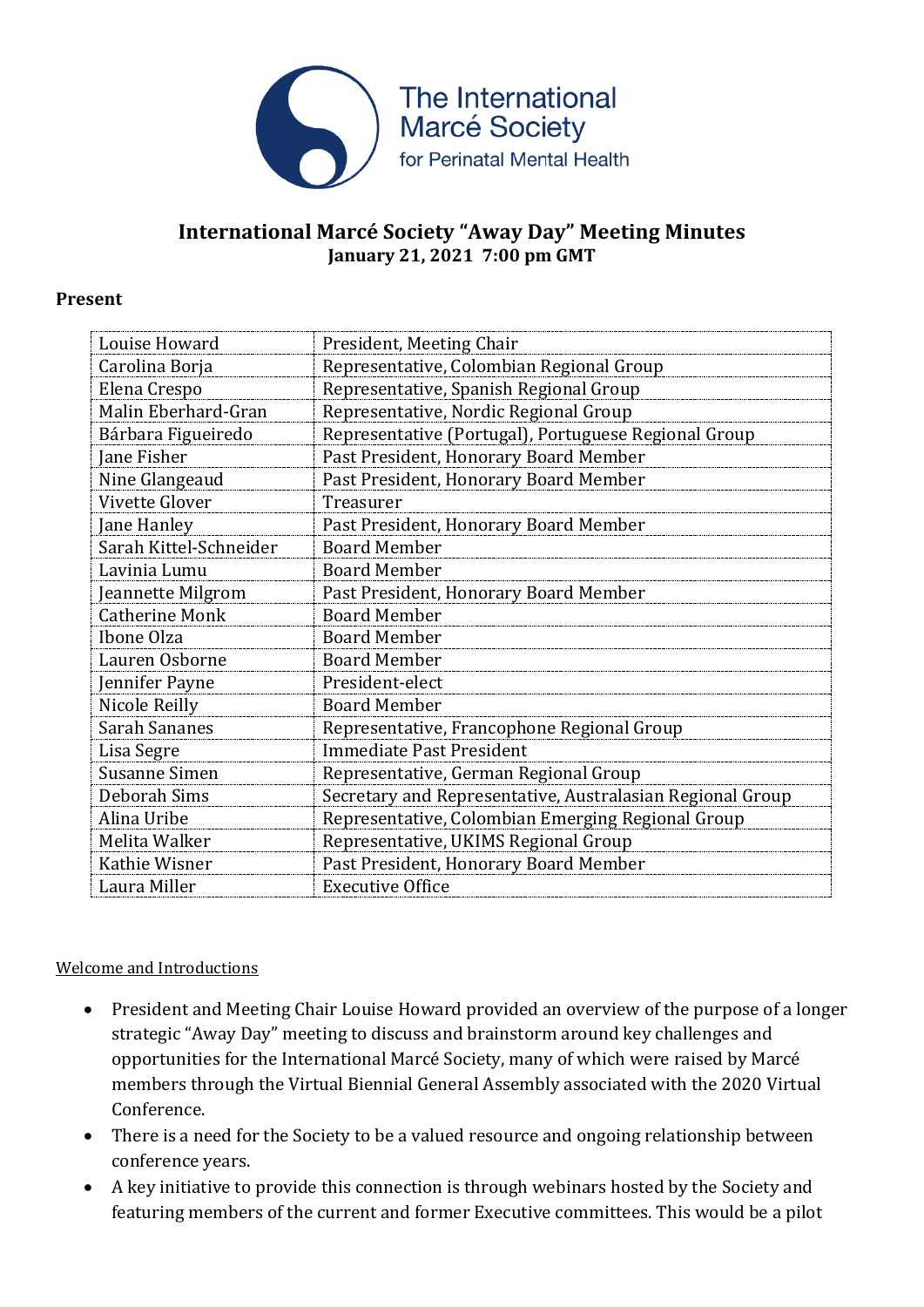program with webinars offered free to members as an incentive to continue or to join the Society.

- Brainstorming around new initiatives should be focused on income generation rather than programs that call upon constrained funds.
- As a governance update, the Society will now maintain a Conflict of Interest register for the Trustees, and publish the Executive meeting minutes on the International website.
- A new initiative has been created to support the Society's social media communication. Junior members of the Society were recruited to form a Communications Committee. Teams within the group will manage different social media channels. President-elect Jennifer Payne will hold a preliminary meeting to give instructions and expectations, and then follow up in a month to check in on the new program. A diverse group of countries is represented on the committee. This is an opportunity for younger members of the Society to work closely with the leadership team.
- Immediate Past President Lisa Segre will carry forward a portfolio of two key initiatives developed during her presidential term. The IMMP, International Marcé Mentorship Program, has matched over 40 pairs of mentors and mentees over the past two years, and provided an outstanding opportunity for members to build international relationships. To ensure that the program is sustainable and visible going forward, the President-elect of the Society will have Mentorship committee participation as part of the position's portfolio.
- **ACTION**: New mentors are needed for the next round of matches; if any from the leadership team are interested, please advise.
- **ACTION**: Create a page on the International Marcé website to feature the IMMP as a benefit of membership.
- Special Interest Groups, including the Concealed Pregnancy, Perinatal Loss, and Fathers SIGs, have been developed. A key factor and goal of the groups was the offer of a guaranteed symposium at the 2020 Biennial Conference. This arrangement can be incorporated in the 2022 conference to source content and provide an organizing principle to the SIGs. Workshops which focused on topics supported by the SIGs provide wider visibility and can generate revenue for the biennial conference.

## Creating networks and content through webinars/workshops

- Partnering with other groups for joint webinars can increase the reach of our message and build connections with affiliated organizations.
- Partnering with Regional Groups can drive membership within the featured groups.
- Workshops can be free for Marcé members and carry a nominal charge for non-members.
- The registration process should be streamlined to facilitate participation.
- The membership can be queried for suggestions of workshop topics.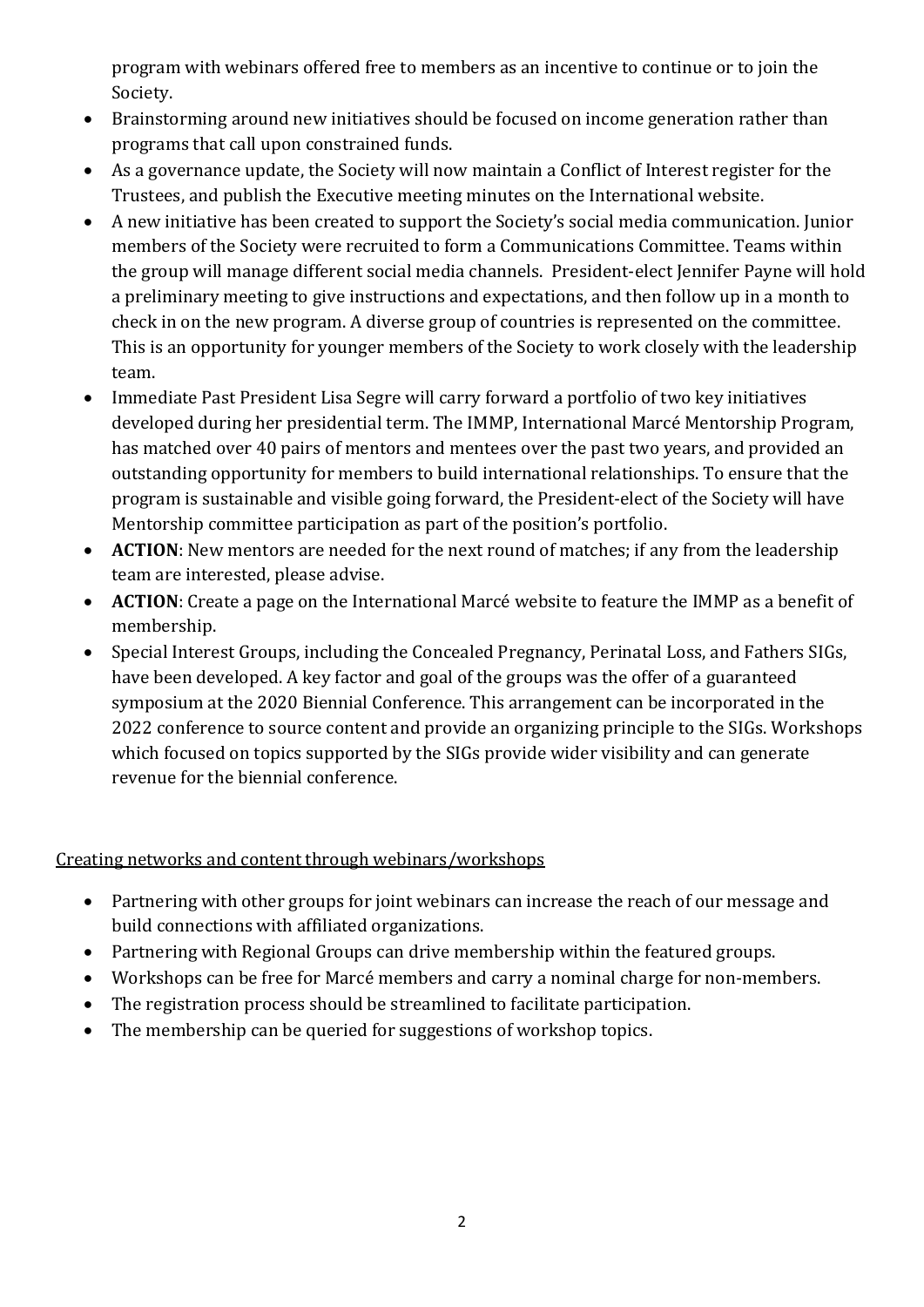# Improving and leading on diversity and inclusion/Expanding membership for World Bank Low and Middle income countries

- The term LAMI (Low and Middle Income countries) is used because the World Bank has established a quantitative standard for categorization. World Bank categorization is widely used for establishing policies.
- Since hospitals are the only care facility available in many locations, the Society should consider an organizational membership rate that would allow multiple staff members to benefit from membership without incurring individual cost.
- Efforts to expand diversity should also include a gender balance within the Society.
- An exchange program from colleagues from LAMI countries to visit and work with colleagues from high income countries could be sponsored by the Society. This program could be developed as an extension of the existing Mentorship Program.
- Scholarships for conference registration for LAMI colleagues should be a component of all biennial conferences.
- In many locations, traditional healers or community health workers are the only conduit for perinatal mental health care. The Society should consider how to best engage and work with these caregivers. UNICEF's Caring for the Caregiver training module could act as a template.
- There is broad support for an African perinatal mental health virtual conference sponsored or co-sponsored by the International Marcé.
- **ACTION**: Louise Howard and Lavinia Lumu will lead this effort.
- International Marcé members should be encouraged to donate funds that will support membership fees and conference registrations.
- The Society should also continue to advocate for equitable access to existing health care services, which is a known shortfall across countries of all economic categories.
- Videos of the Marcé leadership discussing the importance of diversity and inclusion, as well as the Society's strategies to improve, could be featured on the International website.

## Producing and sponsoring position papers and letters of support

- There is currently no policy specifying which topics would be appropriate for a position paper or letter of support. However, any communication undertaken must align with the mission of the Society and only address issues that fall within the Society's expertise.
- Many of the topics requested or suggested for official response by the Society have the potential to be polarizing.
- Therefore, any statement produced must rely on facts and scientific evidence.
- If there is consensus within the Executive that a topic is appropriate for a position paper, it is recommended that the Board appoint a committee to gather facts and then write the paper in a two step process.
- Papers must address a broader situation and not be tied to an individual case.
- The paper must acknowledge that the stated view represents the Society but does not encompass the entire Society. There must be acknowledgment that there may be differences of opinion within the membership.